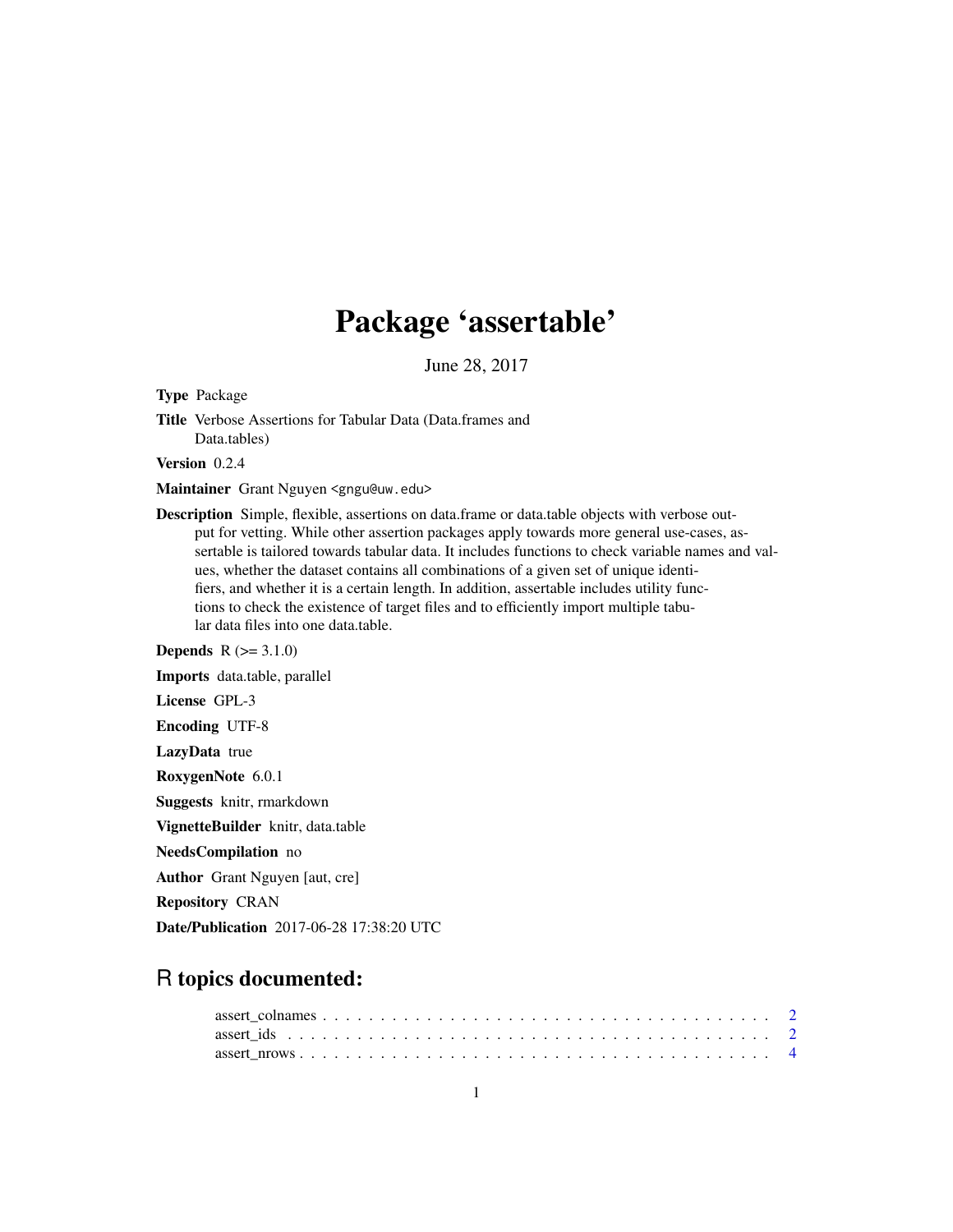#### <span id="page-1-0"></span>2 assert\_ids assert\_ids assert\_ids assert\_ids assert\_ids assert\_ids assert\_ids assert\_ids assert\_ids assert\_ids assert\_ids assert\_ids assert\_ids assert\_ids assert\_ids assert\_ids assert\_ids assert\_ids assert\_ids assert\_ids

| Index |  |  |  |  |  |  |  |  |  |  |  |  |  |  |  |  |  |  |
|-------|--|--|--|--|--|--|--|--|--|--|--|--|--|--|--|--|--|--|
|       |  |  |  |  |  |  |  |  |  |  |  |  |  |  |  |  |  |  |
|       |  |  |  |  |  |  |  |  |  |  |  |  |  |  |  |  |  |  |
|       |  |  |  |  |  |  |  |  |  |  |  |  |  |  |  |  |  |  |
|       |  |  |  |  |  |  |  |  |  |  |  |  |  |  |  |  |  |  |

assert\_colnames *Assert that a data.frame contains specified column names*

# Description

Given a data.frame or data.table object, assert that all columns in the colnames argument exist as columns.

# Usage

```
assert_colnames(data, colnames, only_colnames = TRUE)
```
# Arguments

| data     | A data.frame or data.table                                                                                           |
|----------|----------------------------------------------------------------------------------------------------------------------|
| colnames | Character vector with column names corresponding to columns in <i>data</i>                                           |
|          | only_colnames Assert that the only columns in the data object should be those in <i>colnames</i> .<br>Default $=T$ . |

# Value

Throws error if test is violated.

# Examples

```
assert_colnames(CO2, c("Plant","Type","Treatment","conc","uptake"))
assert_colnames(CO2, c("Plant","Type"), only_colnames=FALSE)
```
assert\_ids *Assert that a data.frame contains all unique combinations of specified ID variables, and doesn't contain duplicates within combinations*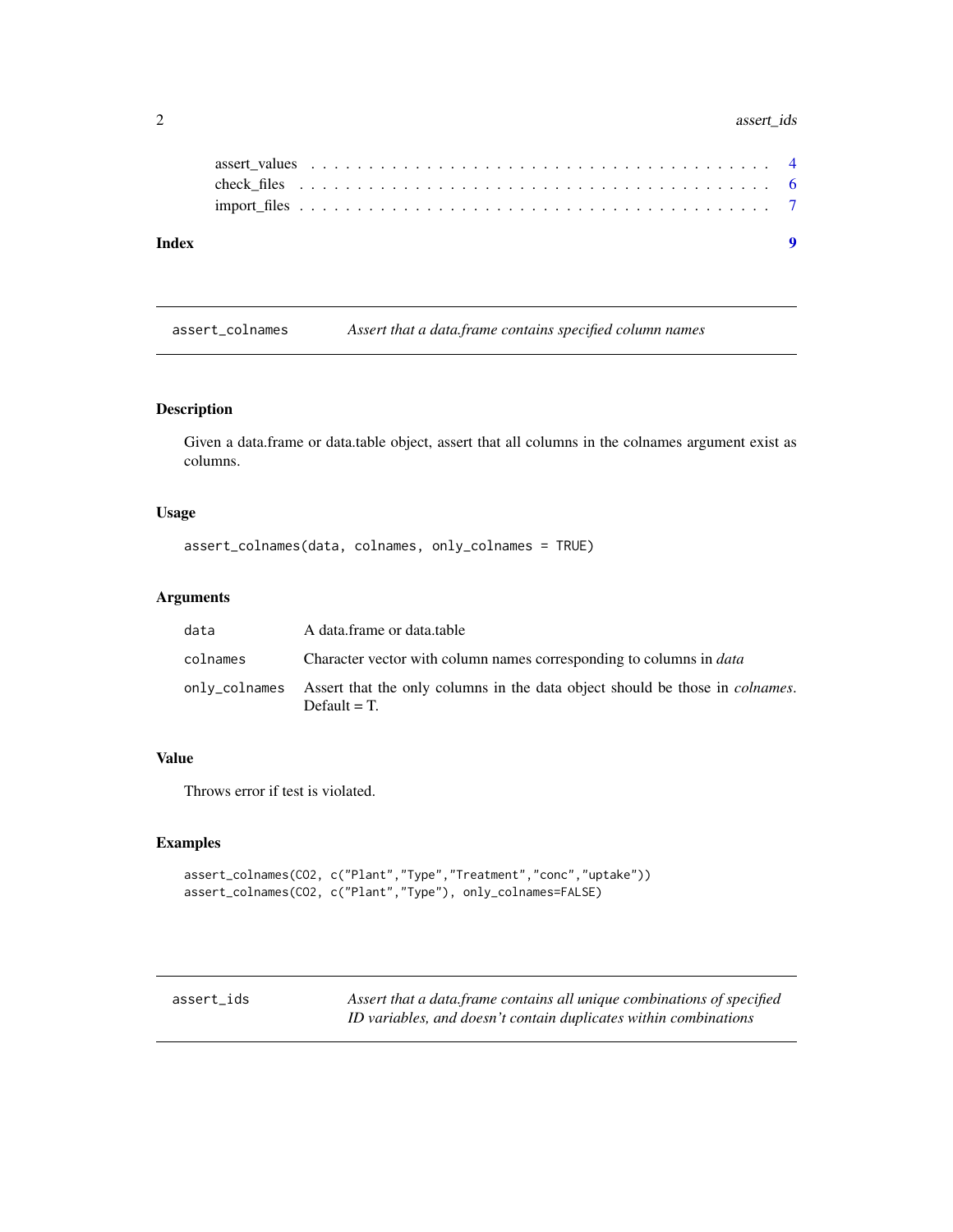#### assert\_ids 3

#### Description

Given a data.frame or data.table object and a named list of id\_vars, assert that all possible combinations of id\_vars exist in the dataset, that no combinations of id\_vars exist in the dataset but not in id\_vars, and that there are no duplicate values within the dataset within unique combinations of id\_vars.

If ids\_only = T and assert\_dups = T, returns all combinations of id\_vars along with the *n\_duplicates*: the count of duplicates within each combination. If  $ids\_only = F$ , returns all duplicate observations from the original dataset along with *n\_duplicates* and *duplicate\_id*: a unique ID for each duplicate value within each combination of id\_vars.

#### Usage

```
assert_ids(data, id_vars, assert_combos = TRUE, assert_dups = TRUE,
  ids_only = TRUE, warn_only = FALSE, quiet = FALSE)
```
#### Arguments

| data          | A data.frame or data.table                                                                                                                                                                                                       |
|---------------|----------------------------------------------------------------------------------------------------------------------------------------------------------------------------------------------------------------------------------|
| id_vars       | A named list of vectors, where the name of each vector must correspond to a<br>column in <i>data</i>                                                                                                                             |
| assert_combos | Assert that the data object must contain all combinations of $id\_vars$ . Default =<br>T.                                                                                                                                        |
| assert_dups   | Assert that the data object must not contain duplicate values within any combi-<br>nations of <i>id_vars</i> . Default = T.                                                                                                      |
| ids_only      | By default, with assert_dups = $T$ , the function returns the unique combinations<br>of id_vars that have duplicate observations. If ids_only = F, will return every<br>observation in the original dataset that are duplicates. |
| warn_only     | Do you want to warn, rather than error? Will return all offending rows from the<br>first violation of the assertion. Default=F.                                                                                                  |
| quiet         | Do you want to suppress the printed message when a test is passed? Default $=$<br>F.                                                                                                                                             |

#### Details

Note: if assert\_combos = T and is violated, then assert\_ids will stop execution and return results for assert\_combos before evaluating the assert\_dups segment of the code. If you want to make sure both options are evaluated even in case of a violation in assert\_combos, call assert\_ids twice (once with assert\_dups = F, then assert\_combos = F) with warn\_only = T, and then conditionally stop your code if either call returns results.

#### Value

Throws error if test is violated. Will print the offending rows. If warn\_only=T, will return all offending rows and only warn.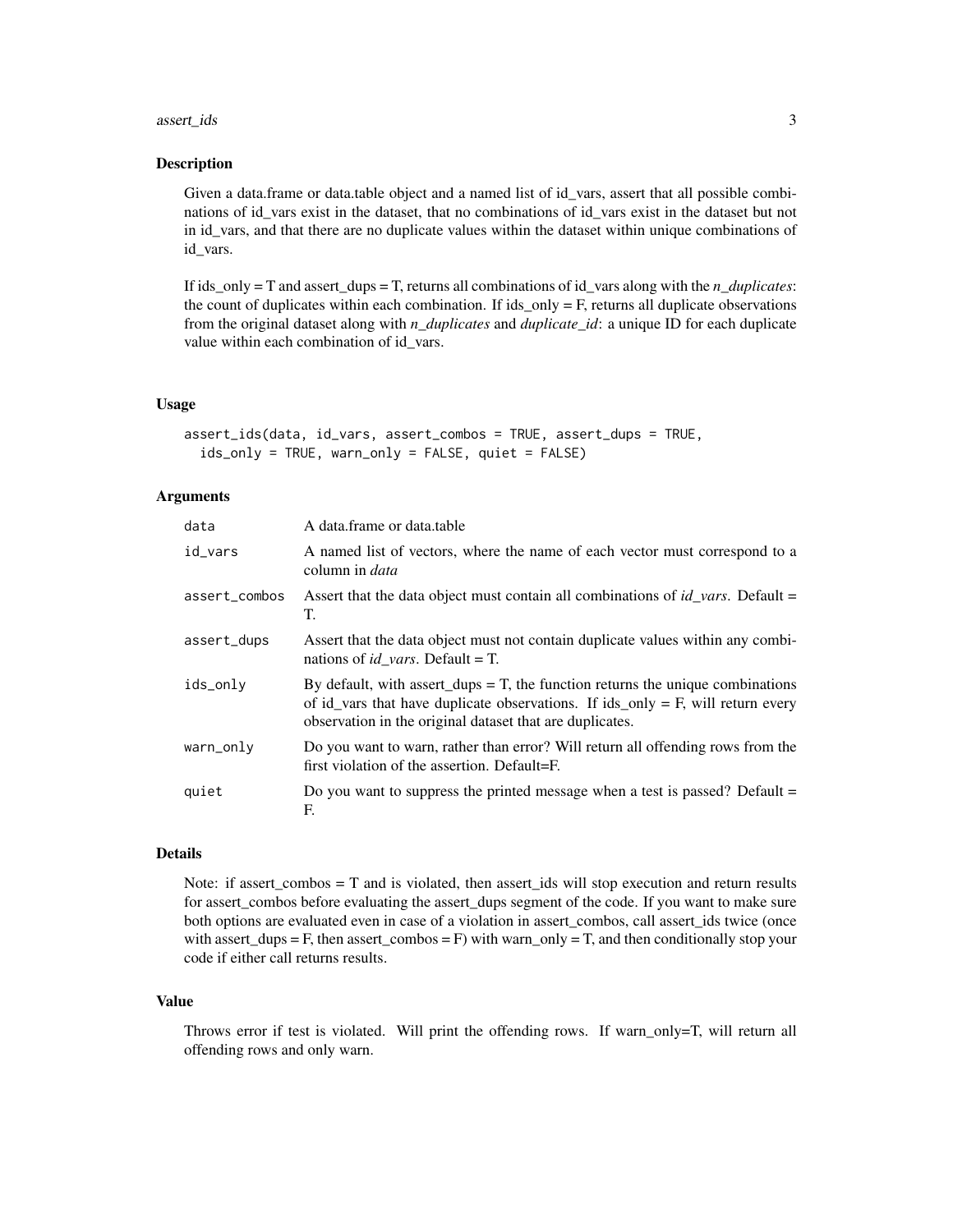#### Examples

```
plants <- as.character(unique(CO2$Plant))
concs <- unique(CO2$conc)
ids <- list(Plant=plants,conc=concs)
assert_ids(CO2, ids)
```
assert\_nrows *Assert that a data.frame contains a specified number of rows*

#### Description

Given a data.frame or data.table object and a target number of rows, check that a dataset has that many rows

#### Usage

assert\_nrows(data, target\_nrows)

#### Arguments

| data         | A data.frame or data.table        |
|--------------|-----------------------------------|
| target_nrows | Numeric – number of expected rows |

#### Value

Throws error if test is violated

#### Examples

assert\_nrows(CO2,84)

| assert_values | Assert that a data.frame's columns are non-NA/infinite, or are greater, |
|---------------|-------------------------------------------------------------------------|
|               | less than, equal/not-equal, or contain specified values.                |

#### Description

Given a data.frame or data.table object, make assertions about values of the columns within the object. Assert that a column contains no missing/infinite values, or that it is greater/less than, equal to, or contains either a single value, vector with nrow(data) values, or a vector of any length(for *in* option).

#### Usage

```
assert_values(data, colnames, test = "not_na", test_val = NA,
 display_rows = TRUE, na.rm = FALSE, warn_only = FALSE, quiet = FALSE)
```
<span id="page-3-0"></span>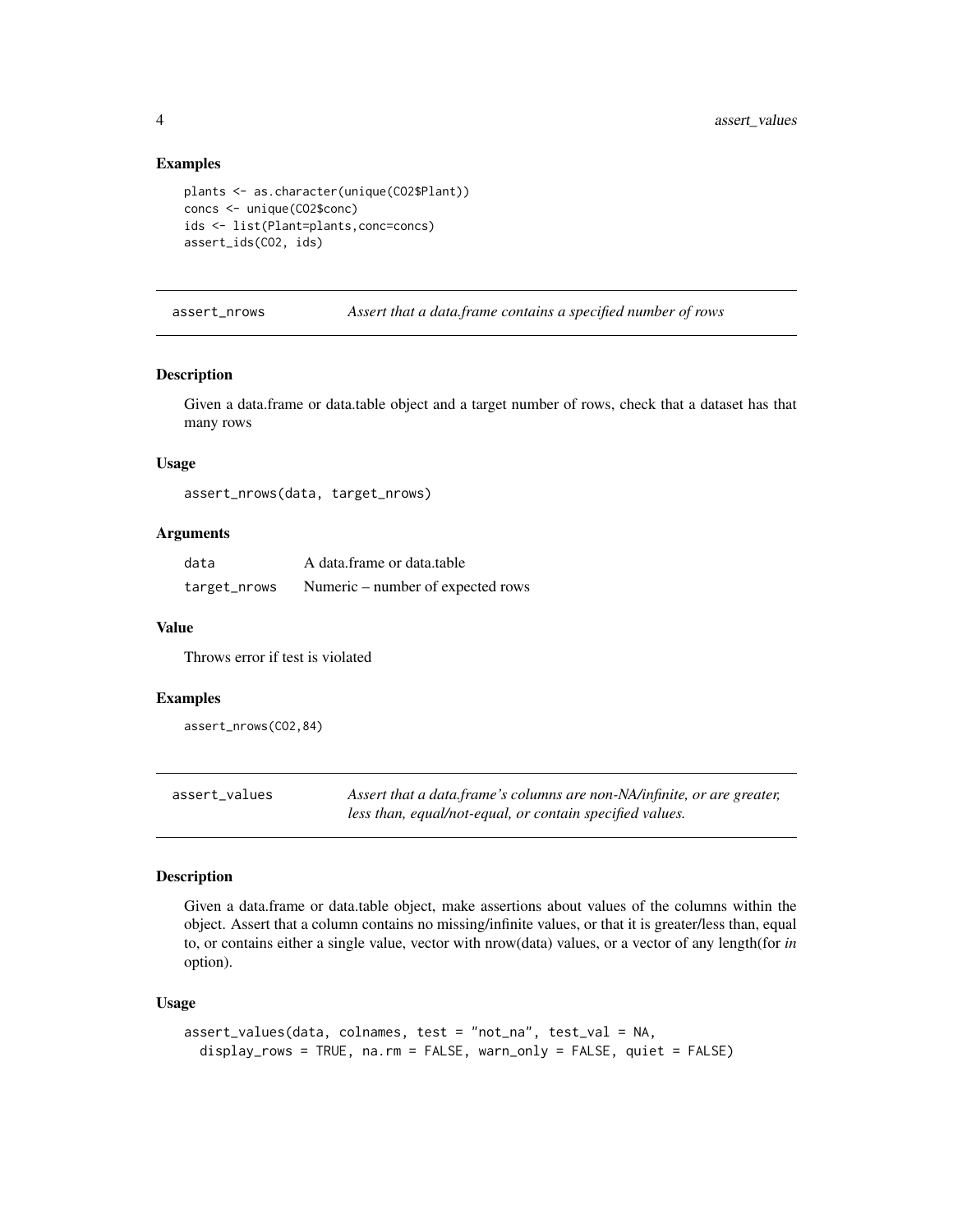# assert\_values 5

#### Arguments

| data  |              | A data frame or data table                                                                                                                                            |
|-------|--------------|-----------------------------------------------------------------------------------------------------------------------------------------------------------------------|
|       | colnames     | Character vector with column names corresponding to columns in <i>data</i>                                                                                            |
| test  |              | The type of evaluation you want to assert in your data                                                                                                                |
|       |              | • <i>not_na</i> : All values must not be Na                                                                                                                           |
|       |              | • <i>not_nan</i> : All values must not be NaN                                                                                                                         |
|       |              | • <i>not_inf</i> : All values must not be infinite                                                                                                                    |
|       |              | • <i>It</i> : All values must be less than test val                                                                                                                   |
|       |              | • <i>Ite</i> : All values must be less than or equal to test_val                                                                                                      |
|       |              | • gt: All values must be greater than test_val                                                                                                                        |
|       |              | • <i>gte</i> : All values must be greater than or equal to test_val                                                                                                   |
|       |              | • equal: All values must be equal to test_val                                                                                                                         |
|       |              | • <i>not_equal</i> : All values must not equal test_val                                                                                                               |
|       |              | • <i>in</i> : All values must be one of the values in test_val                                                                                                        |
|       | test_val     | A single value, a vector with length $=$ nrow(data), or a vector of any length (if<br>using the <i>in</i> option for test. Must match the character type of colnames. |
|       | display_rows | Do you want to show the actual rows that violate the assertion? Default=T                                                                                             |
| na.rm |              | Do you want to remove NA and NaN values from assertions? Default=F                                                                                                    |
|       | warn_only    | Do you want to warn, rather than error? Will return all offending rows from the<br>first violation of the assertion Default=F                                         |
| quiet |              | Do you want to suppress the printed messages when a test is passed? Default =<br>F.                                                                                   |

#### Value

Throws error if test is violated. If warn\_only=T, will return all offending rows from the first violation of the assertion.

#### Examples

```
assert_values(CO2, colnames="uptake", test="gt", 0) # Are all values greater than 0?
assert_values(CO2, colnames="conc", test="lte", 1000) # Are all values less than/equal to 1000?
## Not run:
assert_values(CO2, colnames="uptake", test="lt", 40) # Are all values less than 40?
# Fails: not all values < 40.
```

```
## End(Not run)
assert_values(CO2, colnames="Treatment", test="in", test_val = c("nonchilled","chilled"))
CO2_mult <- CO2
CO2_mult$new_uptake <- CO2_mult$uptake * 2
assert_values(CO2, colnames="uptake", test="equal", CO2_mult$new_uptake/2)
## Not run:
assert_values(CO2, colnames="uptake", test="gt", CO2_mult$new_uptake/2, display_rows=F)
# Fails: uptake !> new_uptake/2
```
## End(Not run)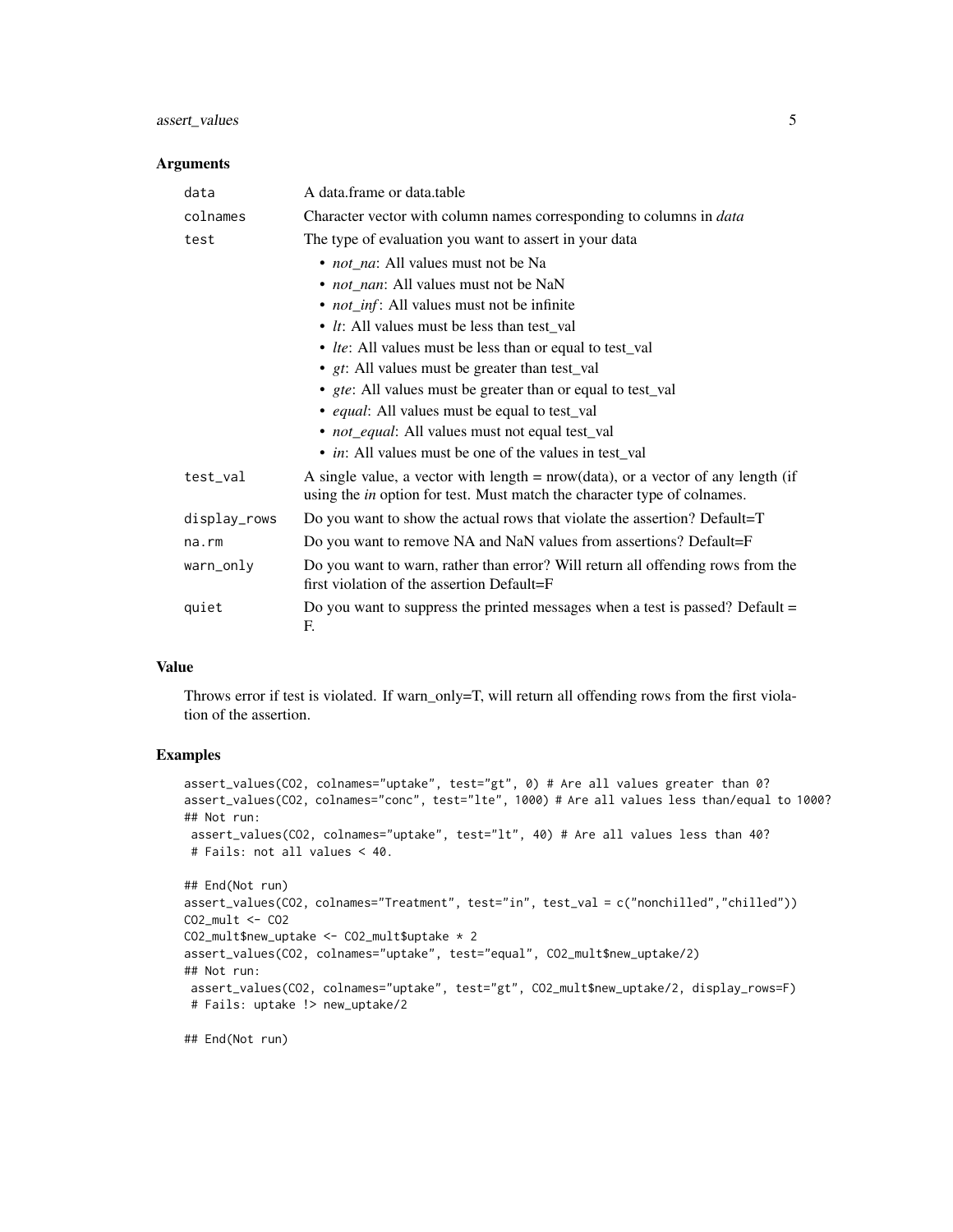<span id="page-5-0"></span>check\_files *Check for the existence of a vector of files, optionally repeated for a set amount of time.*

# Description

Given a character vector of filenames, check how many of them currently exist. Optionally, can keep checking for a specified amount of time, at a given frequency

#### Usage

```
check_files(filenames, folder = "", warn_only = FALSE, continual = FALSE,
  sleep_time = 30, sleep_end = (60 * 3), display_pct = 75)
```
#### Arguments

| filenames   | A character vector of filenames (specify full paths if you are checking files that<br>are not in present working directory)                                                                                                    |
|-------------|--------------------------------------------------------------------------------------------------------------------------------------------------------------------------------------------------------------------------------|
| folder      | An optional character containing the folder name that contains the files you want<br>to check (if used, do not include folderpath in the filenames characters). If not<br>specified, will search in present working directory. |
| warn_only   | Boolean (T/F), whether to end with a warning message as opposed to an error<br>message if files are still missing at the end of the checks.                                                                                    |
| continual   | Boolean (T/F), whether to only run once or to continually keep checking for files<br>for sleep_end minutes. Default = $F$ .                                                                                                    |
| sleep_time  | numeric (seconds); if <i>continual</i> = T, specify the number of seconds to wait in-<br>between file checks. Default $=$ 30 seconds.                                                                                          |
| sleep_end   | numeric (minutes); if <i>continual</i> = $T$ , specify number of minutes to check at<br><i>sleep_time</i> intervals before terminating. Default = 180 minutes.                                                                 |
| display_pct | numeric (0-100); at what percentage of files found do you want to print the full<br>list of still-missing files? Default $= 75$ percent of files.                                                                              |

#### Value

Prints the number of files that match. If *warn\_only* = T, returns a character vector of missing files

# Examples

```
## Not run:
for(i in 1:3) {
  data <- CO2
  data$id_var <- i
  write.csv(data,file=paste0("file_",i,".csv"),row.names=FALSE)
}
filenames <- paste0("file_",c(1:3),".csv")
check_files(filenames)
```
## End(Not run)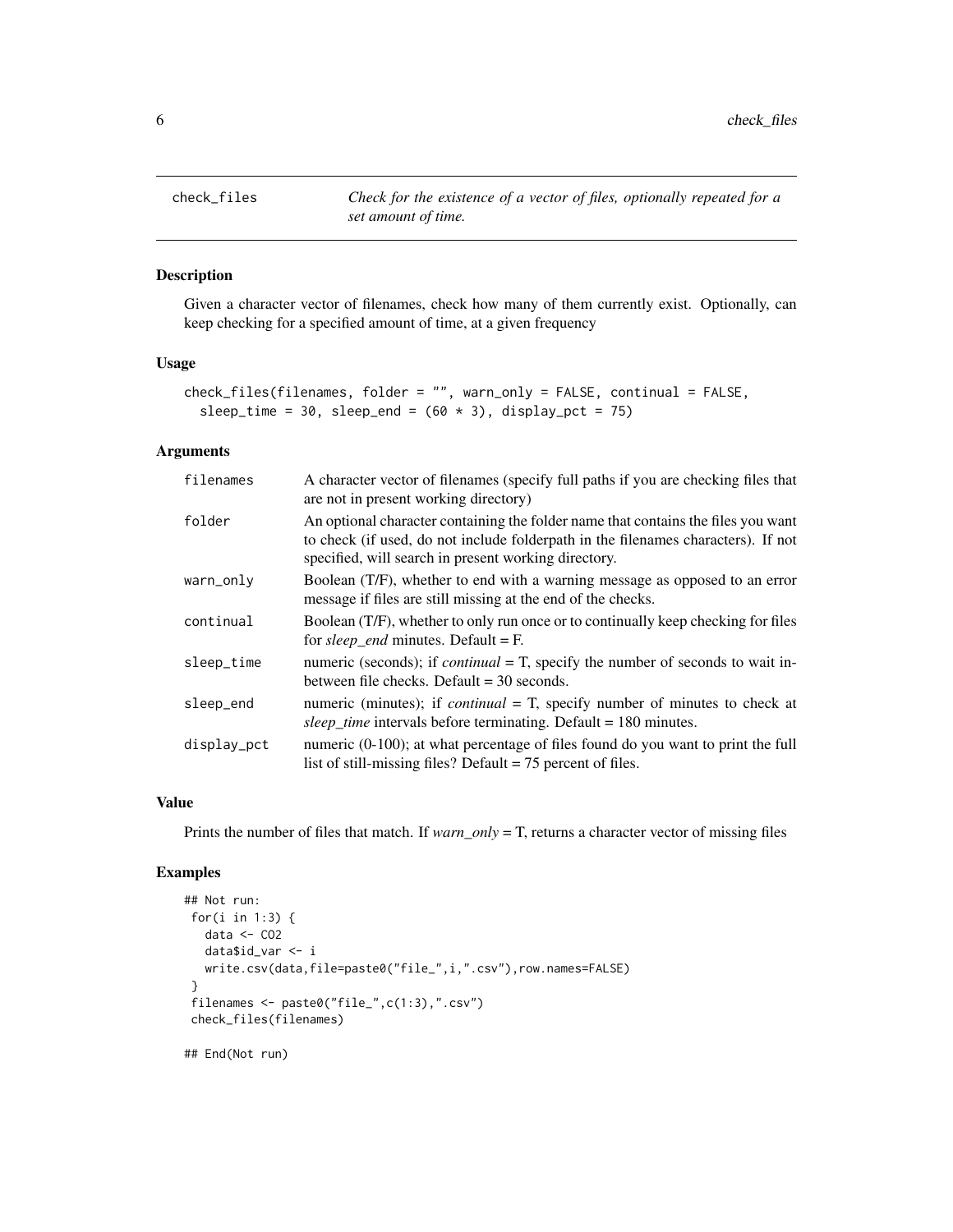<span id="page-6-0"></span>import\_files *Given a vector of filenames, append all files and return as one data.table using a user-defined function*

### Description

Given a character vector of filenames, check how many of them currently exist. Optionally, can keep checking for a specified amount of time, at a given frequency

# Usage

```
import_files(filenames, folder = "", FUN = fread, warn_only = FALSE,
 multicore = FALSE, use.names = TRUE, fill = TRUE,
 mc.preschedule = FALSE, mc.cores = getOption("mc.cores", 2L), ...)
```
# Arguments

| filenames  | A character vector of filenames (specify full paths if you are checking files that<br>are not in present working directory)                                                                                                  |
|------------|------------------------------------------------------------------------------------------------------------------------------------------------------------------------------------------------------------------------------|
| folder     | An optional character containing the folder name that contains the files you want<br>to check (if used, do not include folderpath in the filenames characters). If not<br>specified, will look in present working directory. |
| <b>FUN</b> | function: The function that you want to use to import your data, e.g. read.csv,<br>fread, read_dta, etc.                                                                                                                     |
| warn_only  | Boolean (T/F), whether to send a warning message as opposed to an error mes-<br>sage if files are missing prior to import. Will only import the files that do exist.                                                         |
| multicore  | boolean, use lapply or mclapply (multicore $= T$ ) to loop over files in <i>filenames</i><br>for import. Default=F.                                                                                                          |
| use.names  | boolean, pass to the use names option for <i>rbindlist</i>                                                                                                                                                                   |
| fill       | boolean, pass to the fill option for <i>rbindlist</i>                                                                                                                                                                        |
|            | mc.preschedule boolean, pass to the mc.preschedule option for mclapply if multicore = T. De-<br>fault $=$ F.                                                                                                                 |
| mc.cores,  | pass to the mc.preschedule option for <i>mclapply</i> if multicore = T. Default =<br>mclapply default.                                                                                                                       |
| .          | named arguments of <i>FUN</i> to pass to <i>FUN</i>                                                                                                                                                                          |

## Value

One data.table that contains all files in *filenames*, combined together using rbindlist. Returns an error if any file in *filenames* does not exist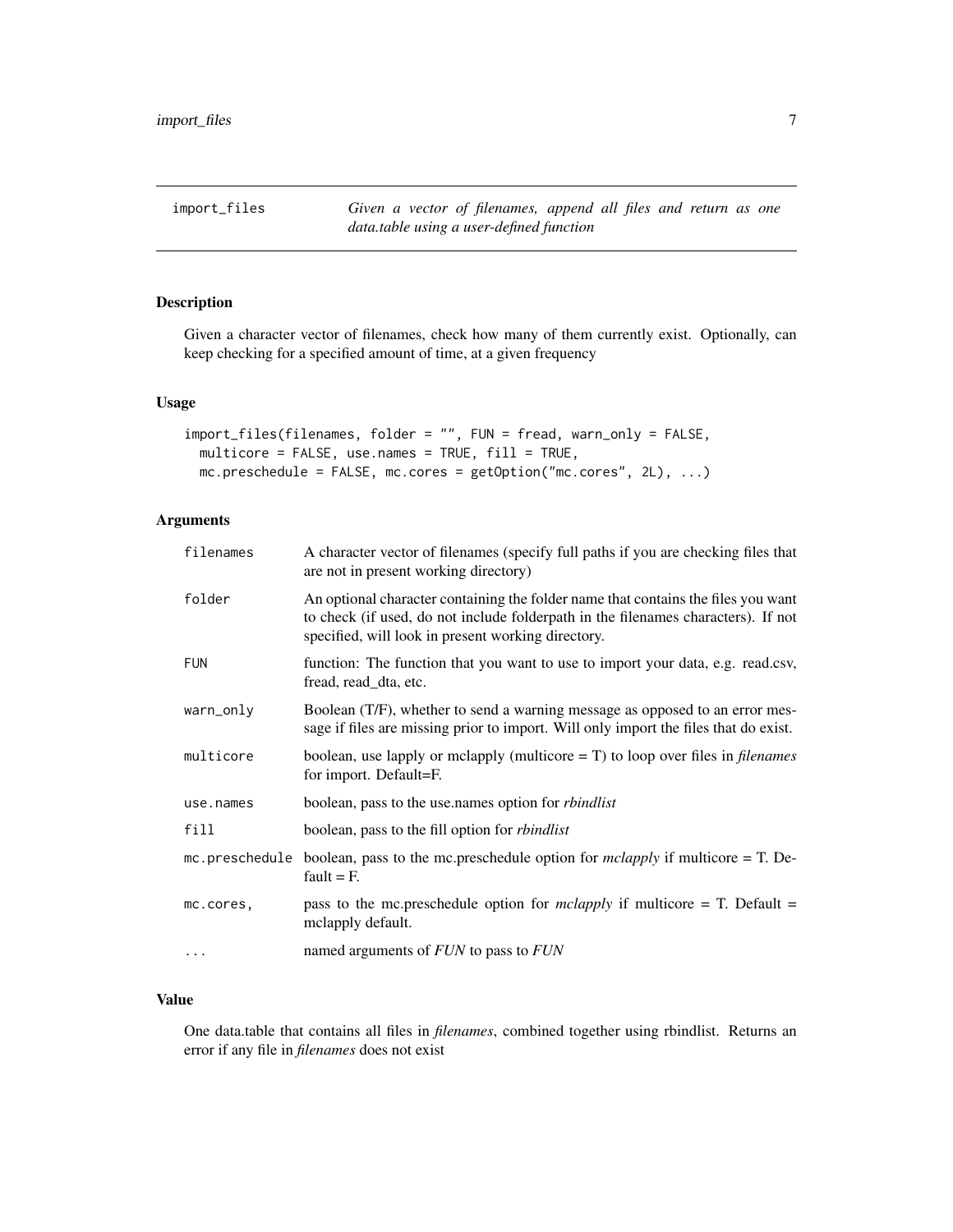# Examples

```
## Not run:
for(i in 1:3) {
  data <- CO2
  data$id_var <- i
  write.csv(data,file=paste0("file_",i,".csv"),row.names=FALSE)
 }
 filenames <- paste0("file_",c(1:3),".csv")
 import_files(filenames, FUN=fread)
 import_files(filenames, FUN=read.csv, stringsAsFactors=FALSE)
import_files(filenames, FUN=fread, multicore=T, mc.cores=1) # Only if you have a multi-core system
```
## End(Not run)